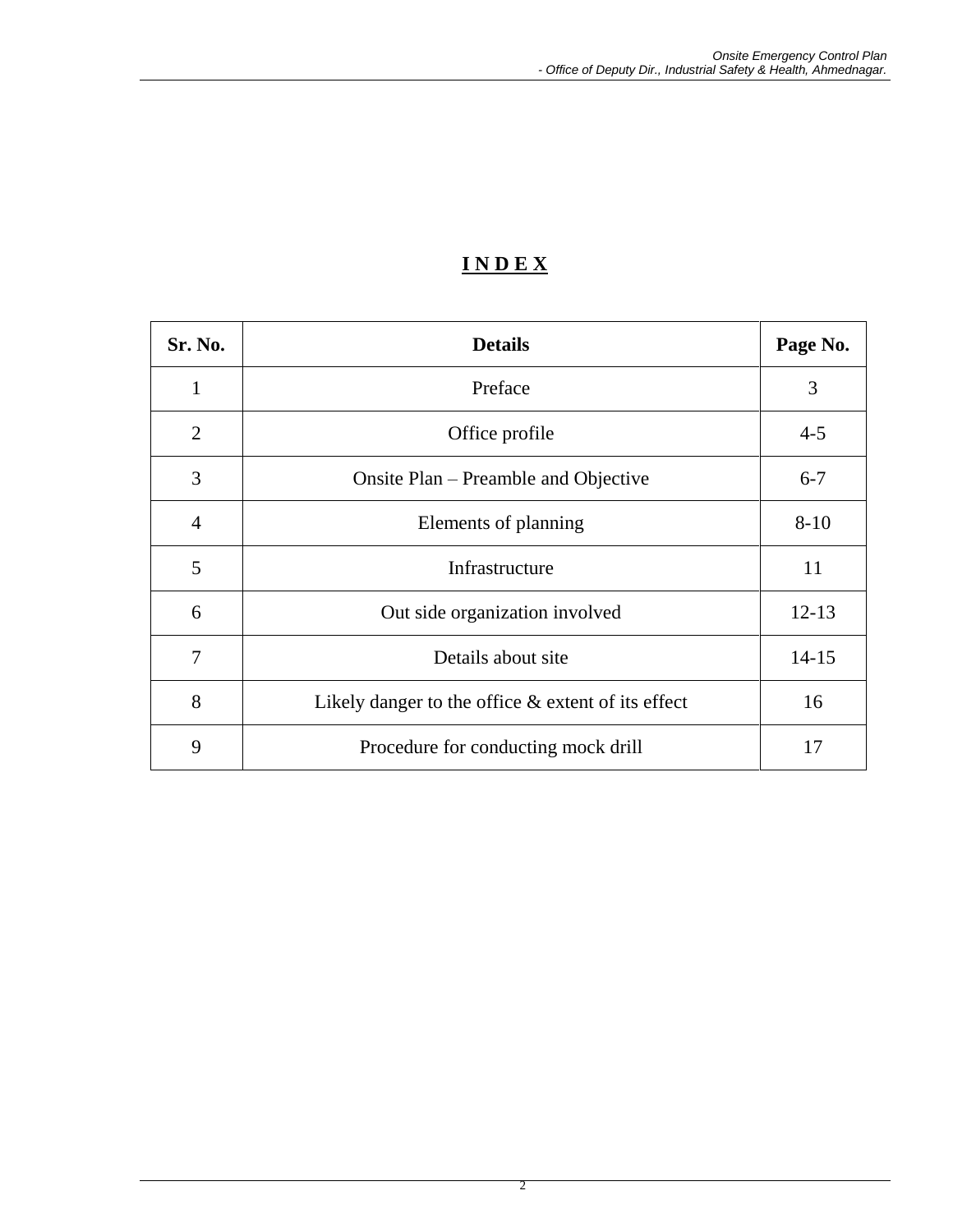## **1) PREFACE :**

The enclosed On Site Emergency Plan is prepared for Office of Deputy Director, Industrial Safety & Health, Ahmednagar.

Office is located in the premises of C/o Mr Vinod B. Solanki, Plot No.17, Urban Bank Colony, Behind Sanjivani Accident Hospital, Premdan Chowk,Savedi Ahmednagar on rental basis and under the control of Labour Ministry, Maharashtra State.

Office is located at ground Floor of the building and is about 06 Km from Ahmednagar railway station.

Office is occupied by 01 officers and 02 office staff during 1030 hrs. to 1745 hrs. in general shift. Apart from office personnel, about 02 visitors maximum are generally present during office timing/visiting hours for their official work related to statutes.

The main objective of the office is to ensure Safety, Health and Welfare of the workers in the factory, by effective enforcement of the provisions of the Factories Act and Rules made there under. However, residual risk cannot be eliminated totally and in case there is any deviation in safe practices and possibility of emergency situations, which can cause loss of life and property. Office is committed to ensure effective preplanned timely actions to avoid lives and potential loss.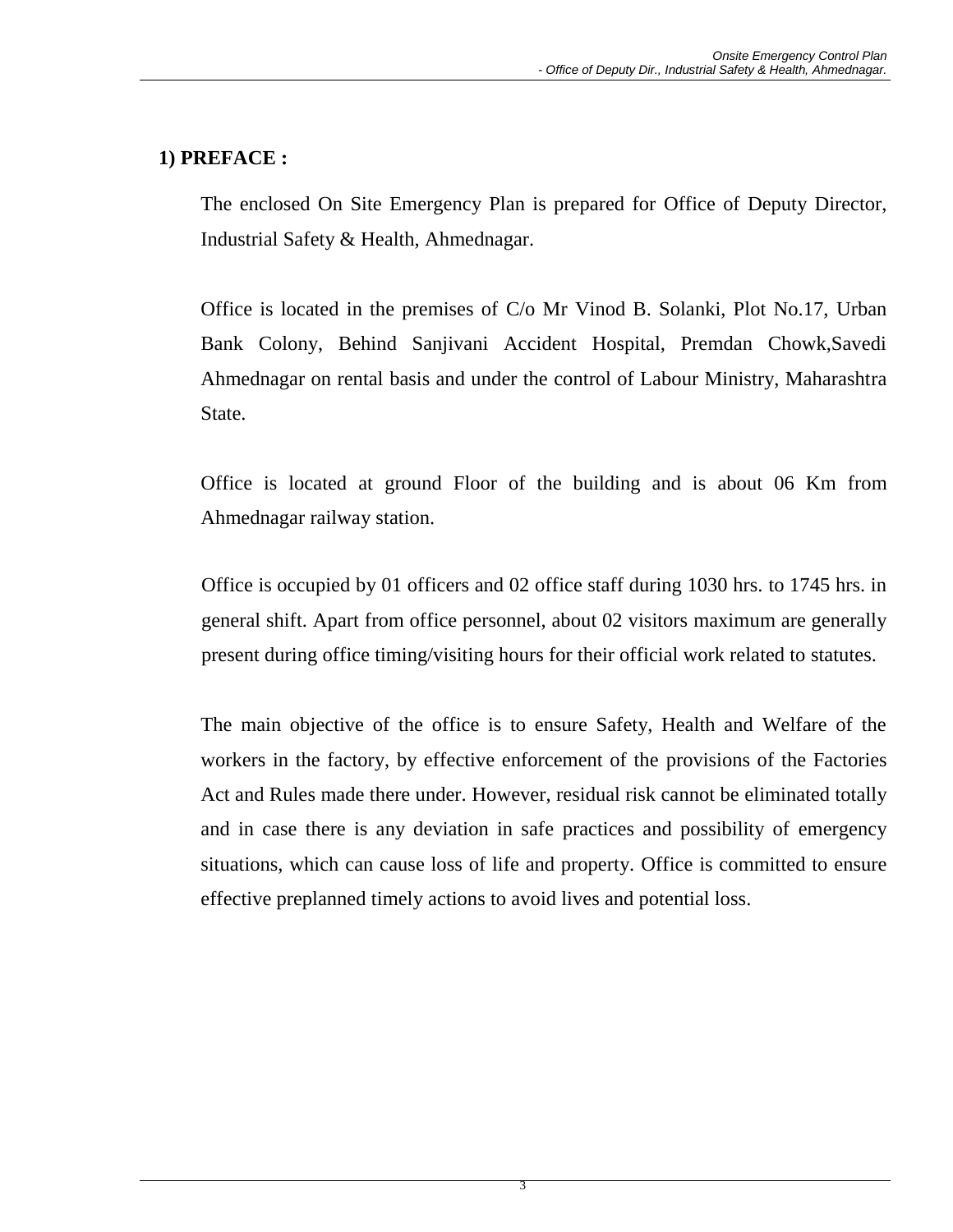## **2) OFFICE PROFILE :**

#### **A) About the office :**

The main objective of the Directorate of Industrial Safety and Health is to ensure Safety, Health and Welfare of the workers in the factory, by effective enforcement of the provisions of the Factories Act and Rules made there under.

It is also to ensure the protection of right of workers and to redress their grievances. The department has objective of preventing not only the major industrial accidents, but also prevent the accidents causing permanent or partial disablement.

Another important objective of the department is to create awareness about safety amongst the management and workers by arranging seminars, workshops, training programs in co-ordination with the other social partners and industries associations. It is also to promote the concept of Mutual Aid Response Group (MARG).Office believe that workers hands are Nation's asset which they don't want to lose in any case**.** The department aims at Zero Accident.

#### **B) Disposal of the waste :**

The disposal of the waste (combustible material like paper waste etc.) is done through waste collection system of Ahmednagar Municipal Corporation authority by pick up vehicles every day.

C) **MAN POWER –** The office is occupied by 01 officers and 02 office staff during 1030 hrs. to 1745 hrs. in general shift. Apart from office personnel, about 02 visitors maximum are generally present during office timing/visiting hours for their official work related to statutes.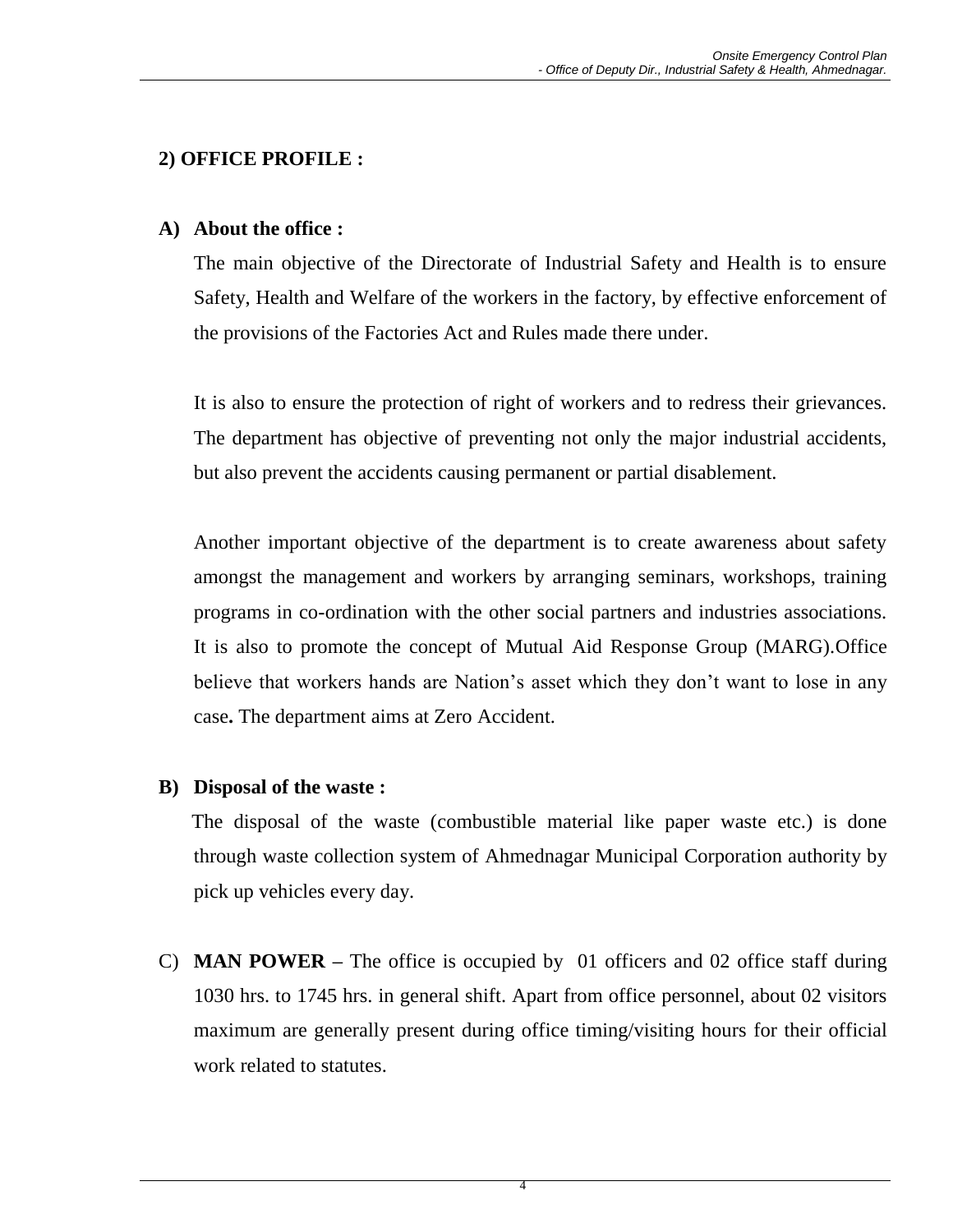D) The enclosed On Site Emergency Plan is prepared for Office of Deputy Director, Industrial Safety & Health, Ahmednagar C/o Mr Vinod B. Solanki, Plot No.17, Urban Bank Colony, Behind Sanjivani Accident Hospital, Premdan Chowk,Savedi Ahmednagar.

## **E) NAMES OF PERSONS RESPONSIBLE WITH THEIR PHONE NUMBERS**

| Sr. No. | <b>Name of the Person</b> | Code | <b>Mobile</b> | <b>Landline</b> |
|---------|---------------------------|------|---------------|-----------------|
|         | Mr. S.K.Deshmukh          | 0241 | 7588598777    | 2411167         |
| 2       | Mrs. Ashwini Kulkarni     | 0241 | 9552883500    | 2411167         |
| 3       | Mr. Kailash B. Shelar     | 0241 | 9890327943    | 2411167         |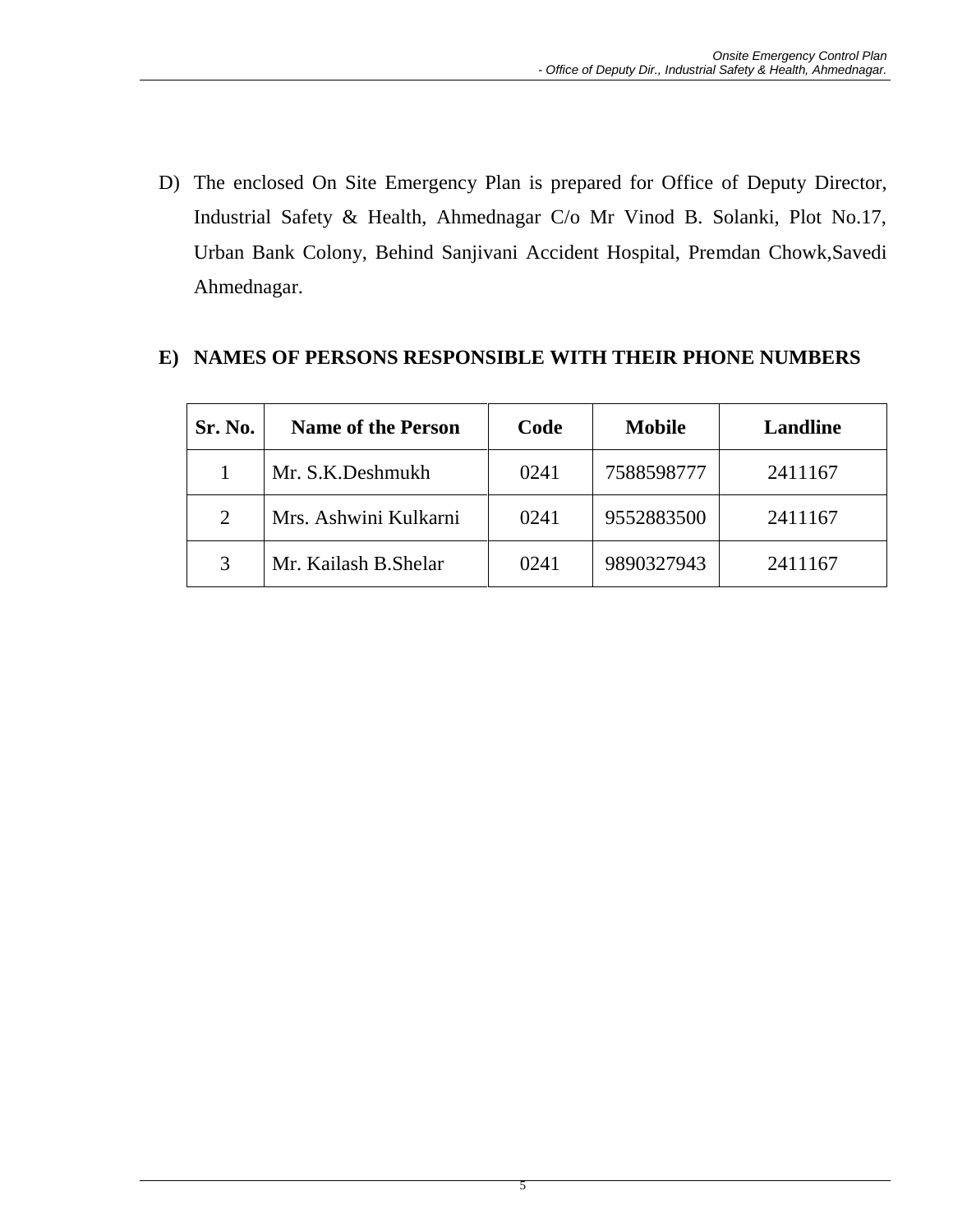#### **3. ONSITE EMERGENCY CONTROL PLAN (OECP) PREAMBLE:**

In spite of various preventive and precautionary measures taken, the possibility of a mishap cannot be totally ruled out. Hence, the need to prepare a Contingency Plan for dealing with incidences which may still occur and are likely to affect LIFE and PROPERTY both within the office and in the immediate neighborhood.

Such an emergency could be the result of malfunction of work discipline or non observance of operating instructions. It could, at times, be the consequence of acts outside the control of human like severe storm, flooding, or deliberate acts of arson or sabotage.

This Onsite Emergency Control Plan (OECP) explains the code of conduct of all personnel in the office along with the actions to be taken in the event of an Emergency. This plan gives the guidelines for employees and others. It not only defines responsibilities but also informs about prompt rescue operations, evacuations, rehabilitation, co-ordination and communication.

#### **EMERGENCY :**

An Emergency is a situation which may lead to or cause large scale damage or destruction of life, property or environment within or outside the office. Such an unexpected situation may be too difficult to handle for the normal work force within the plant.

#### **NATURE OF EMERGENCY:**

The emergency specified in the OECP refer to occurrence of one or more of the following event

- a) Fire,
- b) Major Accident such as structural or building collapse,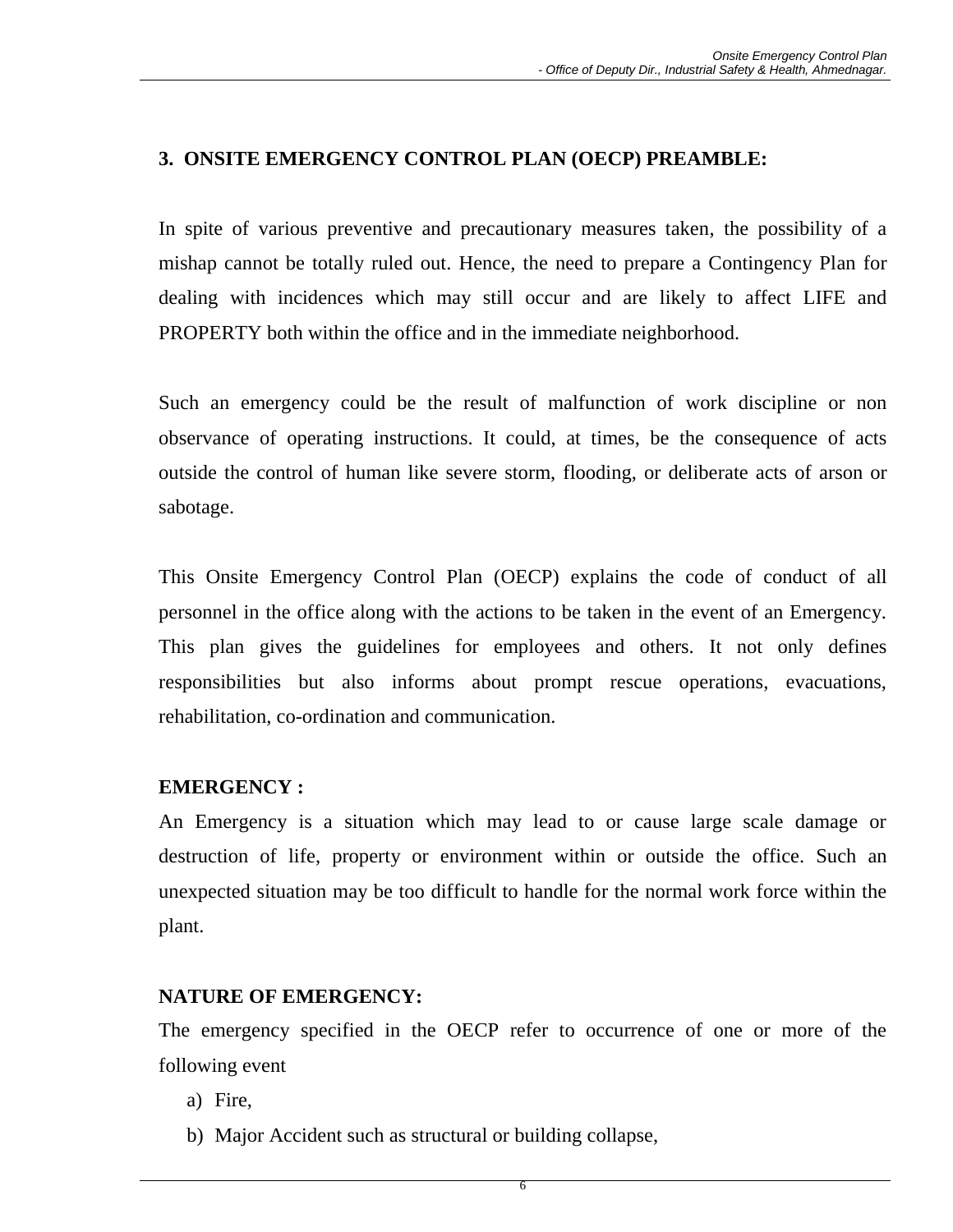c) Natural calamities like storm, flood, earth quake, Sabotage, act of terrorism, civil commotion, air raid etc.

# **OBJECTIVES :**

The objective of the major emergency procedure should be to make maximum use of the combined resources of the works and the outside services to

- effect the rescue and treatment of casualties;
- safeguard other people;
- minimise damage to property and the environment;
- initially contain and ultimately bring the incident under control;
- identify any need and provide for the needs of relatives;
- provide authoritative information to news media;
- secure the safe rehabilitation of affected areas;
- Preserve relevant records of equipment by the subsequent enquiry into the cause and circumstances of the emergency.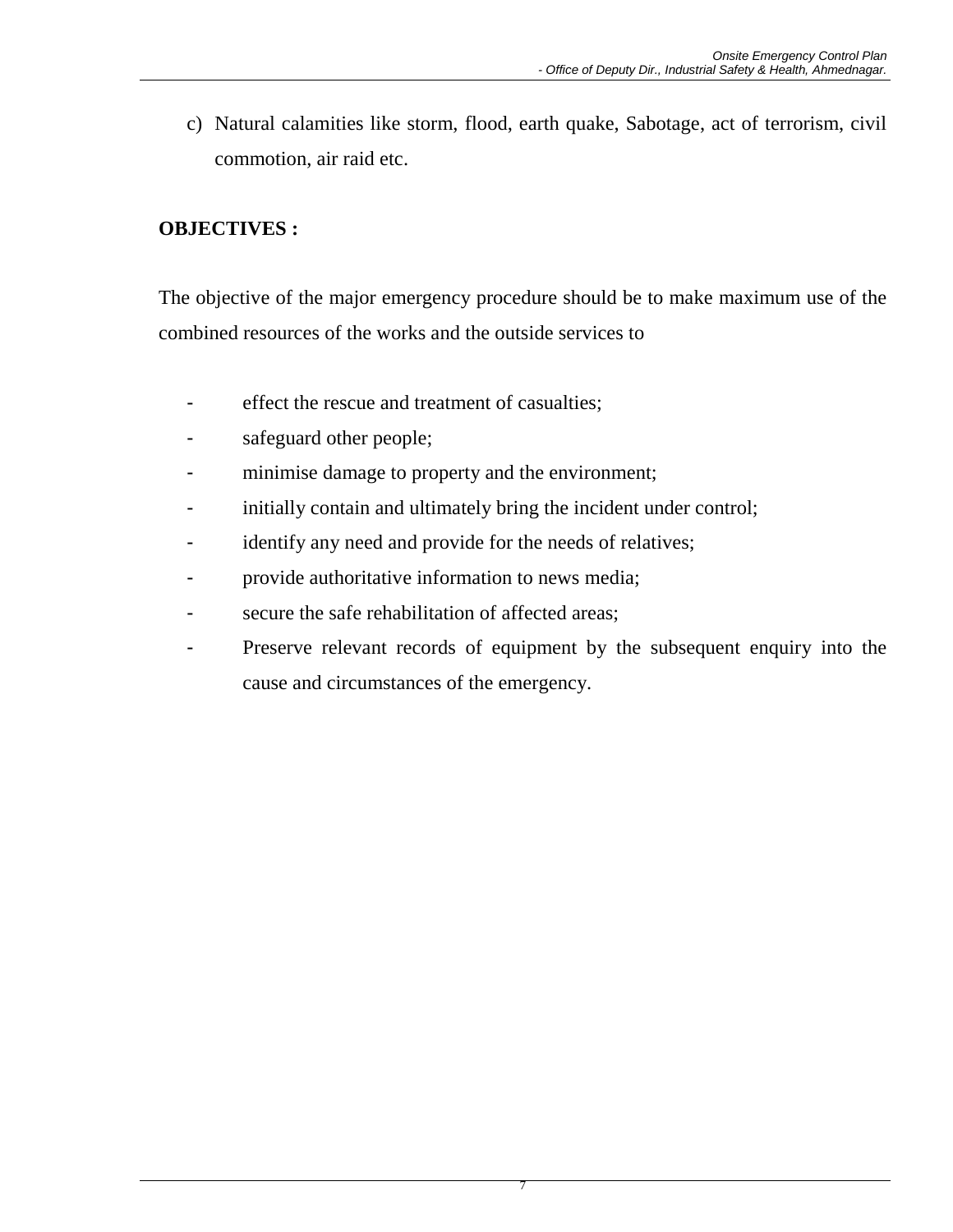#### **4. ELEMENTS OF PLANNING :**

**A)** Name and address of the person furnishing the information Mr. S.K.Deshmukh, Dy. Director, Industrial Safety & Health, Ahmednagar Ph – 7588598777, Office – 0241-2411167

Key Personnel of the organization and responsibilities assigned to them in case of an emergency.

- **1. Site Controller :** The Site controller or his nominated deputy will assume overall responsibility for the site and its personnel. His duties are to :
- i) Assess the magnitude of the situation and decide if staff need to be evacuated from their assembly points to identified safer places:
- ii) Exercise direct operational control over areas other than those affected;
- iii) Undertake a continuous review of possible developments and assess in consultation with office personnel for evacuation if required ;
- iv) Liaise with senior officials of Police, Fire Brigade, Medical, local authorities and provide advice on possible effects on areas inside and outside the office.
- v) Look after rehabilitation of affected persons on discontinuation of emergency :
- vi) Issue authorized statements to news media and ensure that evidence is preserved for enquiries to be conducted by the statutory authorities.

#### **Mr. S.K.Deshmukh, Deputy Director, ISH is the Site Controller.**

**2. Incident Controller :** An Officer of similar rank of the unit may be nominated to act as the Incident Controller. Immediately on knowing about an emergency, he will rush to the incident site and take overall charge. On arrival, he will assess the extent of emergency and decide if major emergency exists and inform the Communication Officer accordingly. His duties will be to ;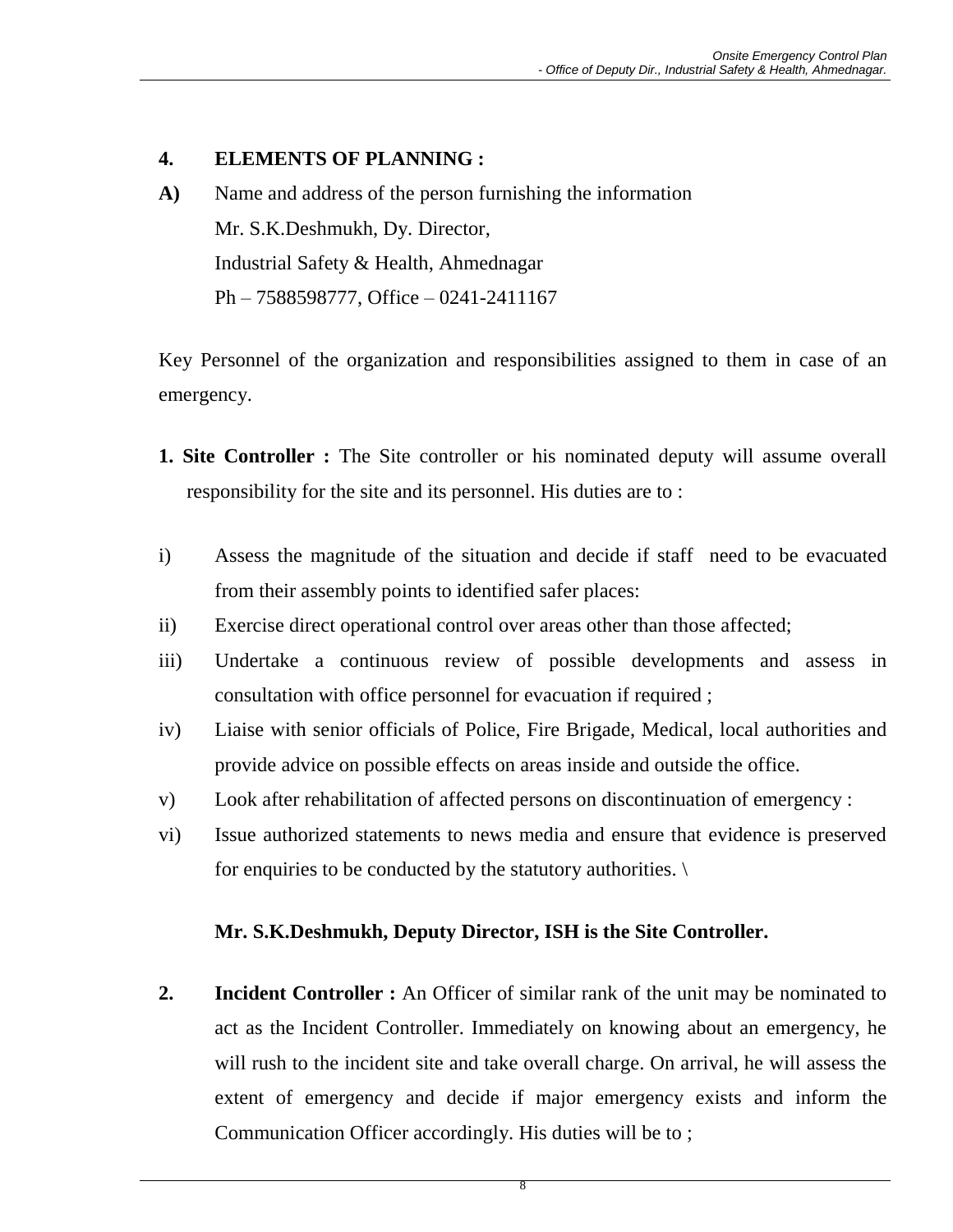- i. Direct all operations to stop within the affected area taking into consideration priorities for safety of personnel, minimize damage to the plant, property and environment and minimize loss of materials;
- ii. Provide advice and information to the local fire service, if required;
- iii. Ensure that all non-essential persons of the areas affected are evacuated to the assembly point and the areas are searched for casualties.
- iv. Set up communication points and establish contact with Emergency Control Centre in the event of failure of electric supply and internal telephones;
- v. Report on all significant developments to the site controller and
- vi. Have regard to the need to preserve the evidence so as to facilitate any enquiry into the cause and circumstances which caused or escalated the emergency.

## **Mr. S.K.Deshmukh, Dy. Director, ISH is the incident controller.**

- **3. Office Clerk :** He/She will also work as Liaison Officer and will be stationed at the main entrance during the emergency. He/She will, under the direction of the Site Controller, handle Police, Press and other enquiries, receive reports from roll - call leaders from assembly points and pass on the absentee information to the Incident Controller. His/Her responsibilities shall be :
- i. To ensure that casualties receive adequate attention/to arrange additional help if required and inform relatives;
- ii. To control traffic movements and ensure that alternative transport is available when need arises; and
- iii. When emergency is prolonged, arrange for the relief of personnel and organize refreshments/ catering facility.

#### **The responsibility lies with Mrs. Ashwini Kulkarni, Office Clerk.**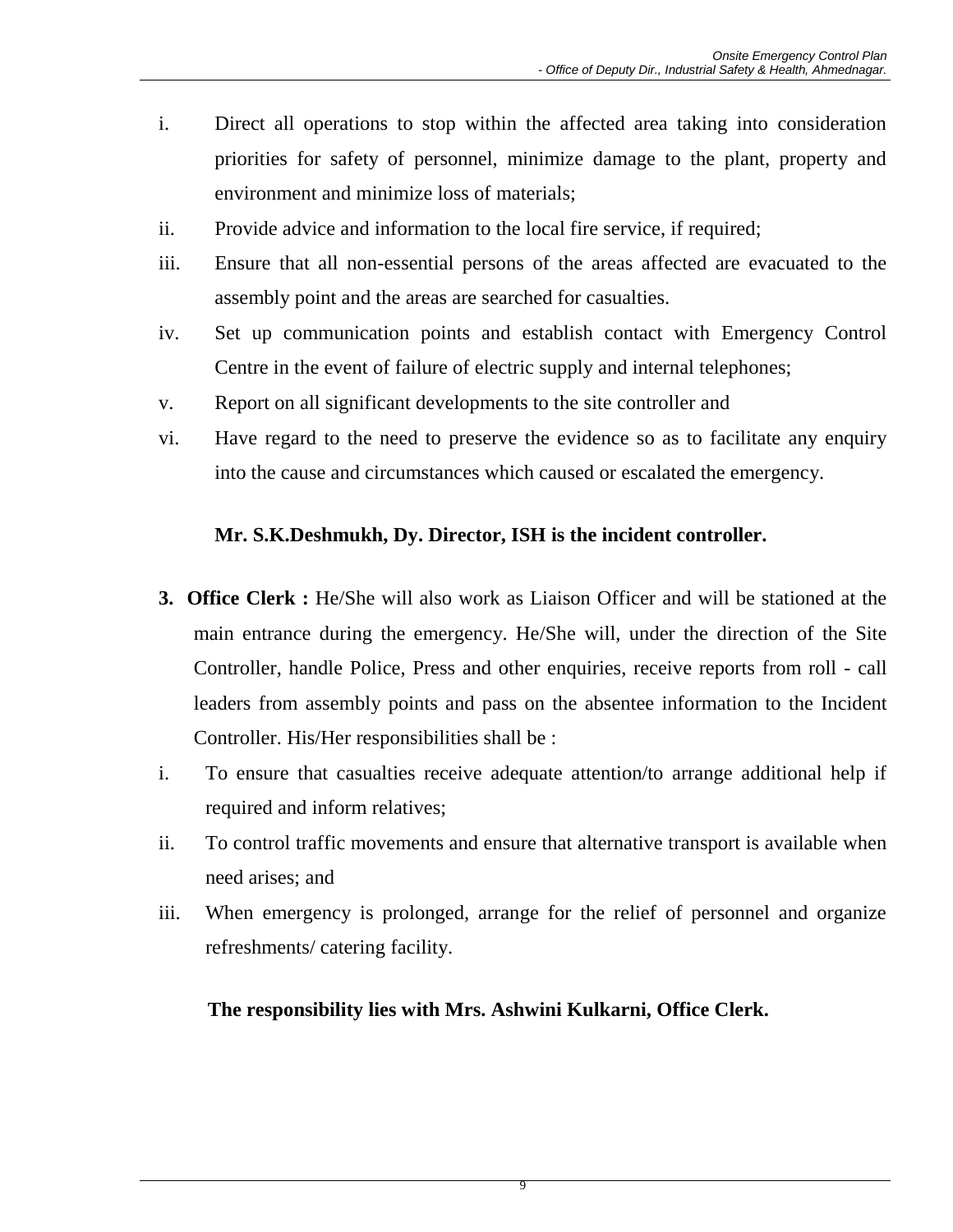# **B. RESPONSIBILITIES OF EMERGENCY PERSONNEL AFTER WORKING HOURS ;**

The responsibility lies with security staff who is present during the period depending shift timings.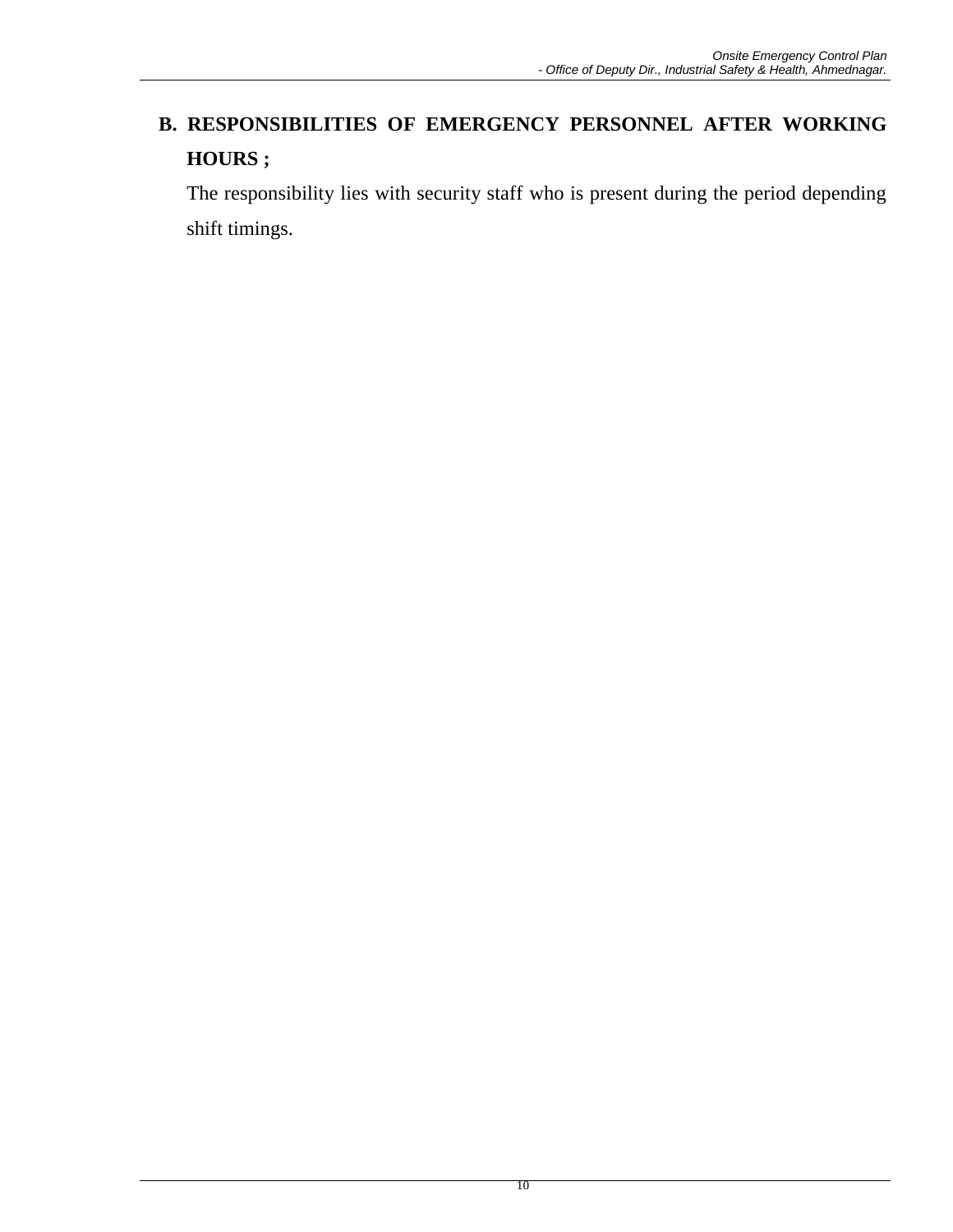# **5. INFRASTRUCTURE :**

**EMERGENCY CONTROL CENTRE :** Emergency Control Centre is set up at Site / Incident Controller office. The Control Centre is the focal point in case of an emergency from where the operations to handle the emergency are directed and coordinated. It will control site activities and furnished with external and internal telephone connections, list of essential telephone numbers list of key persons and their addresses.

**ASSEMBLY POINT :** Assembly point is set up farthest from the location of likely hazardous events, (near main gate) where persons from office area and visitors would assemble in case of emergency. Up-to-date list of pre-designated employees of various departments (Shift-wise) must be available at these points so that roll call could be taken. Pre-designated persons would take charge of these points and mark presence as the people come into it. Sign board is required to be displayed at this location for visual control.

**COMMUNICATION SYSTEM** : Since office set up is small, all such communication is done verbally or through cell phones/landlines.

An adequate number of external and internal telephone connections are installed.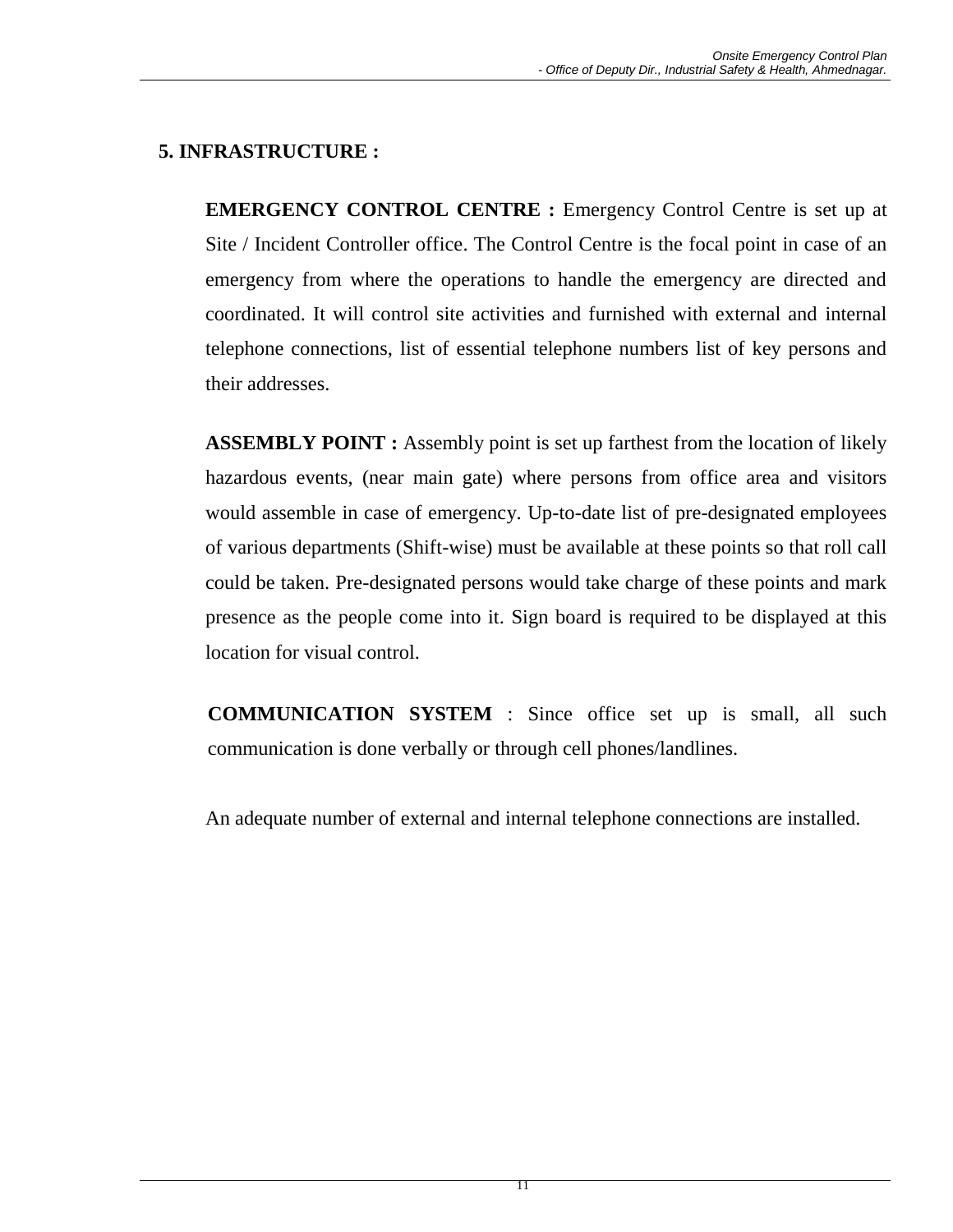# **6. OUTSIDE ORGANIZATIONS IF INVOLVED IN ASSISTING DURING ON-SITE EMERGENCY :**

## TYPES OF ACCIDENT & RESPONSIBILITY ASSIGNED

In case of emergency stated above, outside agencies will required to be called for carrying their respective roll.

Fire Brigade - For rescue & salvage operation

Police  $-$  A) to communicate the correct information to other agencies  $\&$  media. B) traffic & mob control by cordoning off the area, C) to take charge and give information to relatives of casualties.

Hospitals & Doctors – emergency medical treatment of affected persons.

Technical – a) to give necessary technical assistance to service agencies

b) to investigate the cause of accident

Transporters a) transportation of casualties & properties.

Neighboring residential area/buildings.

#### **Details of liaison arrangement between the organization.**

All the organization involved in assisting during an emergency were contacted and apprised of the details about the occupation; likely emergency incidents; steps taken to avoid / reduce risk mitigation methods, resources availability etc. They are informed about their role in case of above emergencies. The details are as follows

**Collector Office, Ahmednagar** : 0241 2345001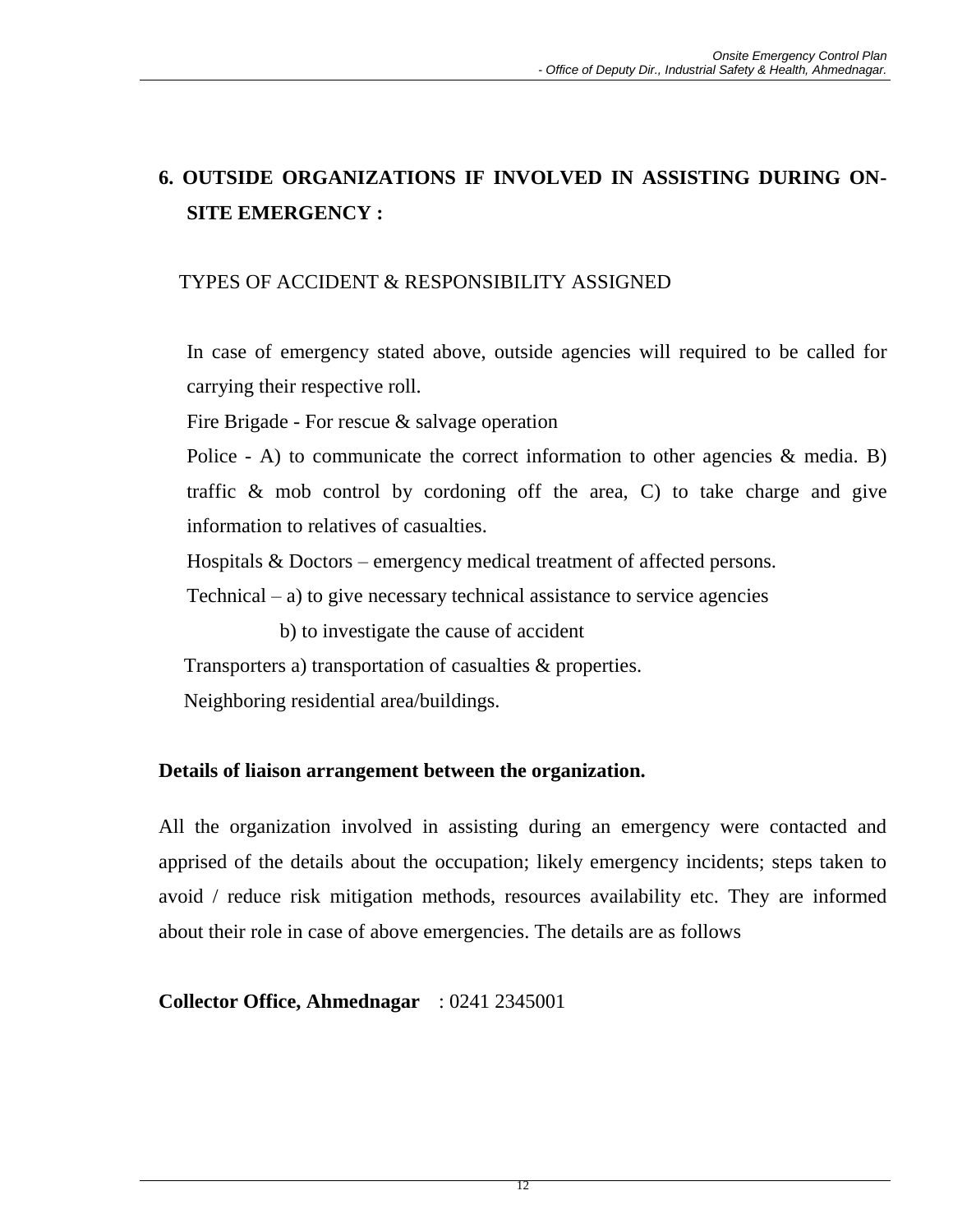# **Police**

| Sr. No. | <b>Name of Police Station</b>     | Tel No.      |
|---------|-----------------------------------|--------------|
|         | Commissioner of police Ahmednagar | 0241 2416100 |
|         | <b>Tofkhana Police Station</b>    | 0241 2416118 |
|         | Police                            | 100          |

#### **Fire Brigade Station**

| <b>AMC</b> Fire Brigade | 0241 2424944 |
|-------------------------|--------------|
| Fire                    |              |

## **Ambulance Services**

| Raosaheb Patwardhan Patsanstha | 9422224956 |
|--------------------------------|------------|
| Nobel Hospital                 | 9423928700 |
| Shri Kapileshwar Mitra Mandal  | 9850556091 |
| Ambulance                      | 108        |

# **Hospitals**

| Sr. No. | <b>Name of Hospital</b>     | Tel. No.    |
|---------|-----------------------------|-------------|
| 1.      | Sanjivani Accident Jospital | 02412429250 |
| 2.      | Asian Nobel Hospital        | 02412421290 |
| 3.      | Anandrishiji Hospital       | 02412320474 |
|         | Deepak Hospital             | 02412326888 |

## **Blood Bank**

|--|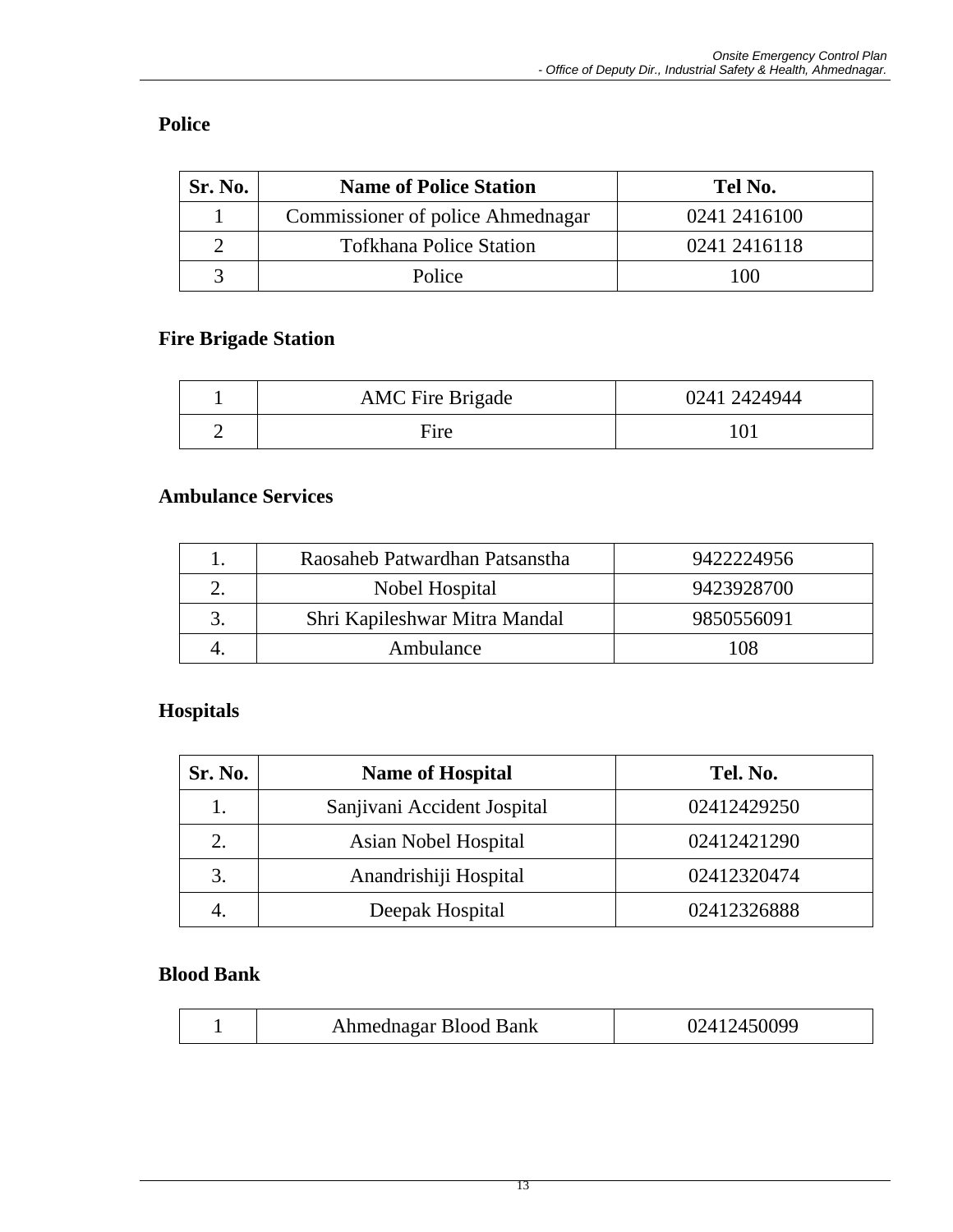# **7. DETAILS ABOUT THE SITE**

#### **a) Location of dangerous substances :**

No hazardous substances storage is present in this area.

## **b) Seat of key person :**

Except security staff, the seat of key persons is located on ground floor in office building.

## **c) Emergency control centre :**

The Emergency Control Centre is the place from which the operations to handle the emergency are directed and co-ordinated. It will be attended by the Site/Incident Controller.

Each Emergency Control Centre therefore should contain :

- a) an adequate number of external telephones.
- b) an adequate number of internal telephones;
- c) following are the resources;
	- i. the fire water system and additional sources of water
	- ii. assembly point
	- iii. vehicle parking;
- d) note-pads, pens, pencils to record all messages received and sent by whatever means;
- g) Nominal roll of employees or access to this information

## **Assembly point :**

The area of assembly point has been set at farthest from the location of likely emergencies, where persons can assemble in case of emergency (Near main gate of the office building). Though it is identified near the gate, the same is required to be displayed by providing sign board.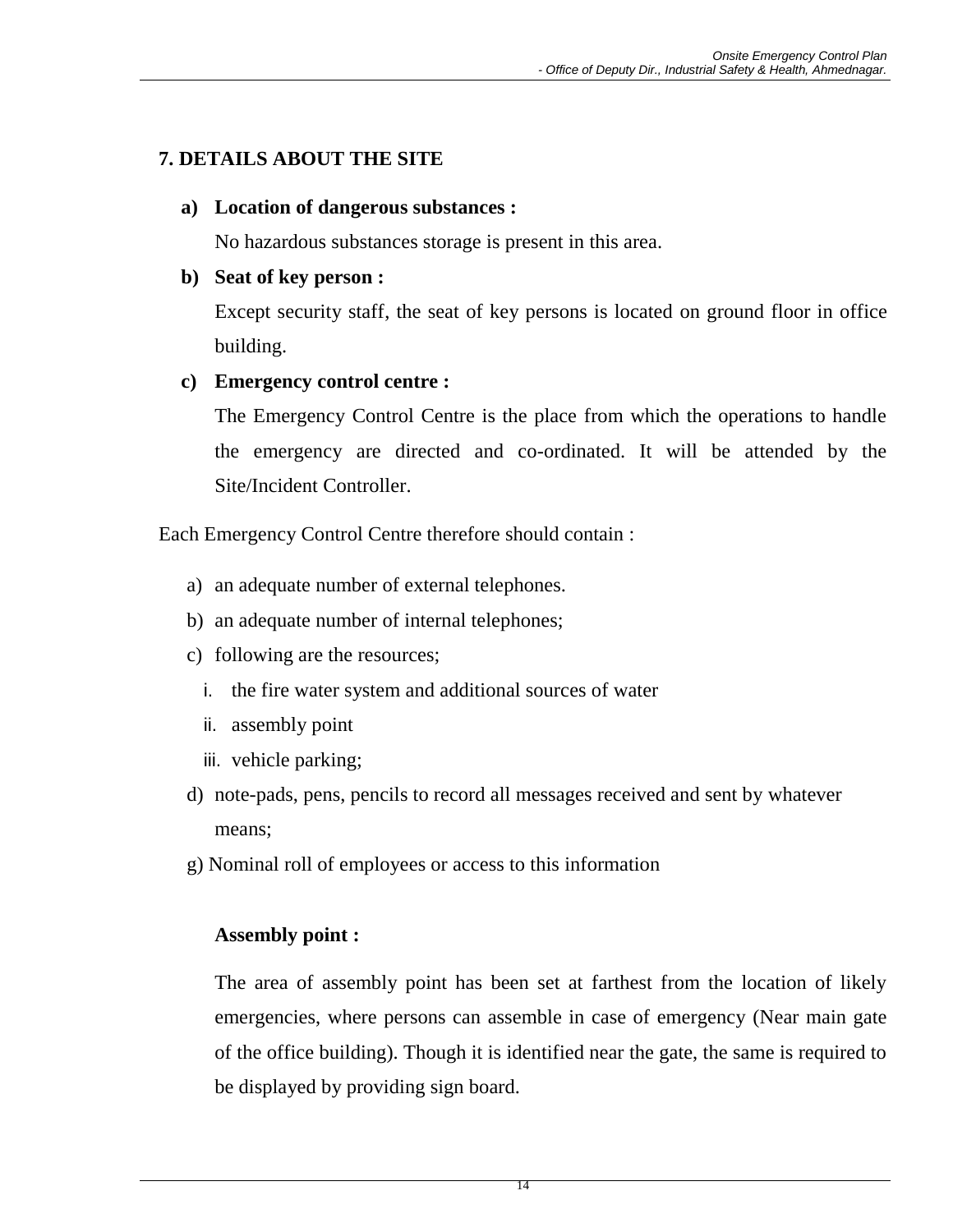## **Fire Fighting Equipments :**

It is necessary to provide portable fire extinguishers in the office area to take care against the primary fire incidences.

Similarly fire fighting training may be imparted to the employees present in the office including mock drills periodically to ascertain preparedness.

#### **Water storage :**

About 02 KL water storage is in underground tank and about 01 KL above ground storage tanks is available.

## **Emergency escape facility :**

Two exits are provided to the office building. Either could be used to rush to assembly point in case of emergency.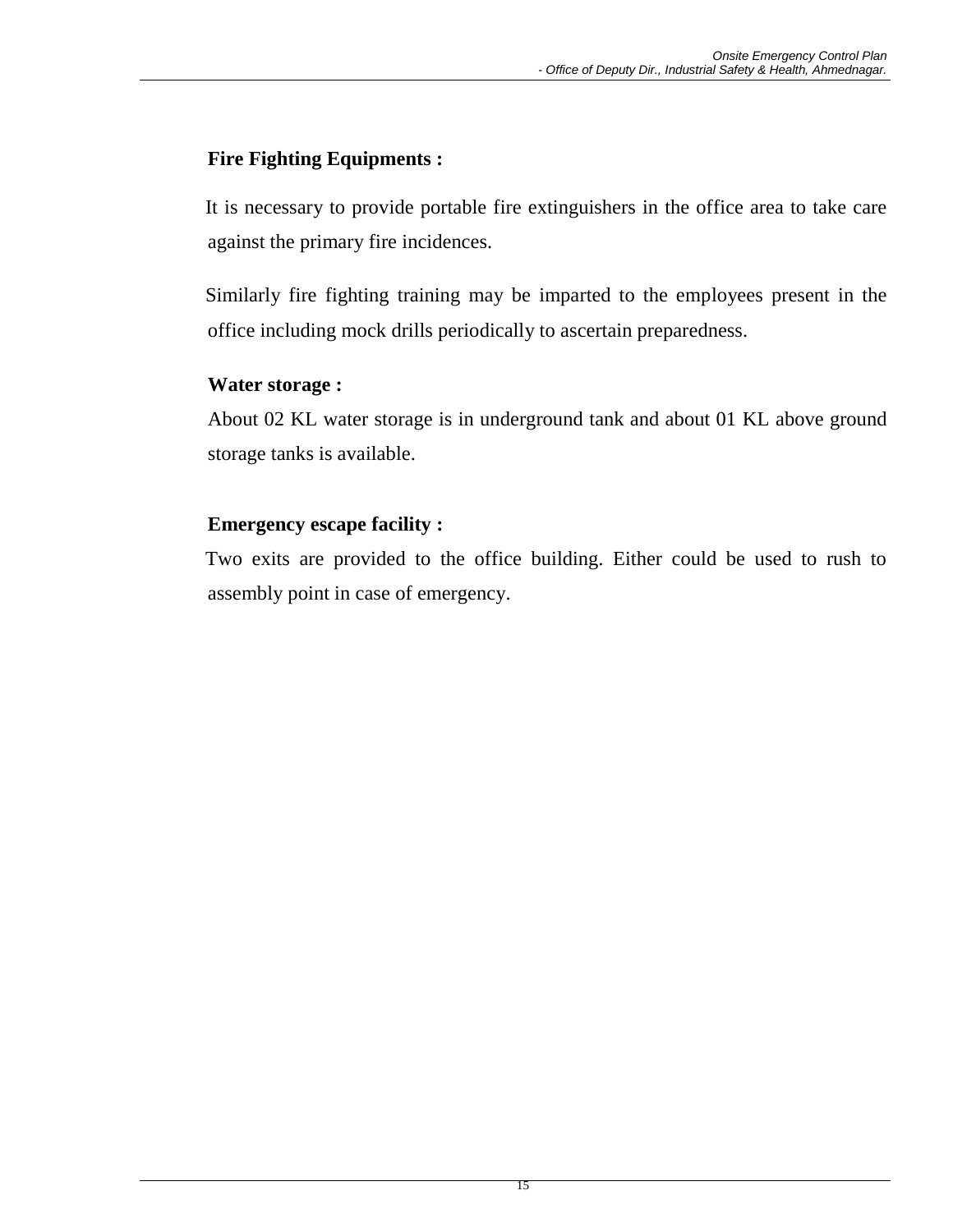## **8. LIKELY DANGERS TO THE OFFICE AND THE EXTENT OF EFFECTS**

• Fire :

Combustible material like office stationary, old record, wooden furniture etc. may cause localized fire if ignited. Exposure will be to limited area if attacked instantly.

• Natural calamities :

Calamities like earth quack, thunder storm etc. may cause damage to the building for which emergency evacuation may help in preventing human loses.